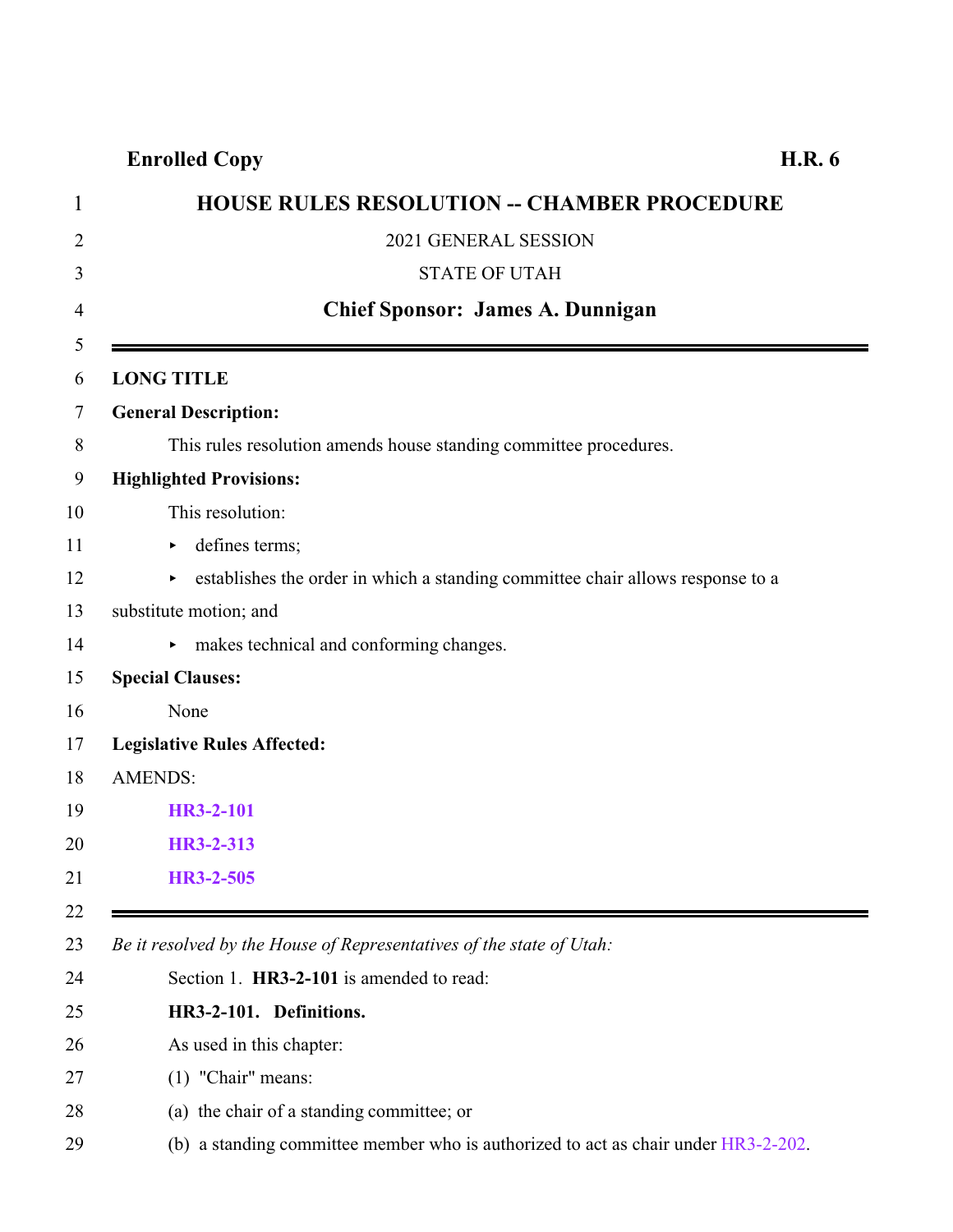# **H.R. 6 Enrolled Copy**

<span id="page-1-0"></span>

| 30 | (2) "Committee" means a standing committee created under HR3-2-201.                                     |
|----|---------------------------------------------------------------------------------------------------------|
| 31 | (3) "Dispose of legislation" refers to a committee action that transfers ownership of                   |
| 32 | legislation to the House Rules Committee, to another standing committee, or to the House                |
| 33 | floor.                                                                                                  |
| 34 | (4) "Favorable recommendation" refers to a committee action that transfers ownership                    |
| 35 | of legislation to the House second reading calendar.                                                    |
| 36 | (5) "Legislation" means a Senate bill, House bill, Senate resolution, House resolution,                 |
| 37 | joint resolution, or concurrent resolution.                                                             |
| 38 | (6) "Majority vote" means a majority of a quorum as provided in $HR3-2-203$ .                           |
| 39 | (7) "Original motion" means a non-privileged motion that is accepted by the chair                       |
| 40 | when no other motion is pending.                                                                        |
| 41 | (8) "Pending motion" refers to a motion starting when a chair accepts a motion and                      |
| 42 | ending when the motion is withdrawn or when the chair calls for a vote on the motion.                   |
| 43 | (9) (a) "Privileged motion" means a procedural motion to adjourn, set a time to                         |
| 44 | adjourn, recess, end debate, extend debate, or limit debate.                                            |
| 45 | (b) Privileged motions are not substitute motions.                                                      |
| 46 | (10) "Substitute motion" means a non-privileged motion that is made when $[a]$                          |
| 47 | non-privileged] an original motion is pending.                                                          |
| 48 | (11) "Under consideration" means the time starting when a chair opens a discussion on                   |
| 49 | a subject or piece of legislation that is listed on a committee agenda and ending when the              |
| 50 | committee disposes of the legislation, moves on to another item on the agenda, or adjourns.             |
| 51 | Section 2. HR3-2-313 is amended to read:                                                                |
| 52 | Chair to allow response to motions before placing motions for a<br>HR3-2-313.                           |
| 53 | vote.                                                                                                   |
| 54 | (1) After $\lceil a \bmod{m} \rceil$ has been accepted the chair accepts an original motion, and before |
| 55 | the chair places $[a]$ the original motion for a vote, the chair shall permit:                          |
| 56 | $(1)$ members of the committee to ask the committee member who placed the motion                        |
| 57 | questions about the motion;                                                                             |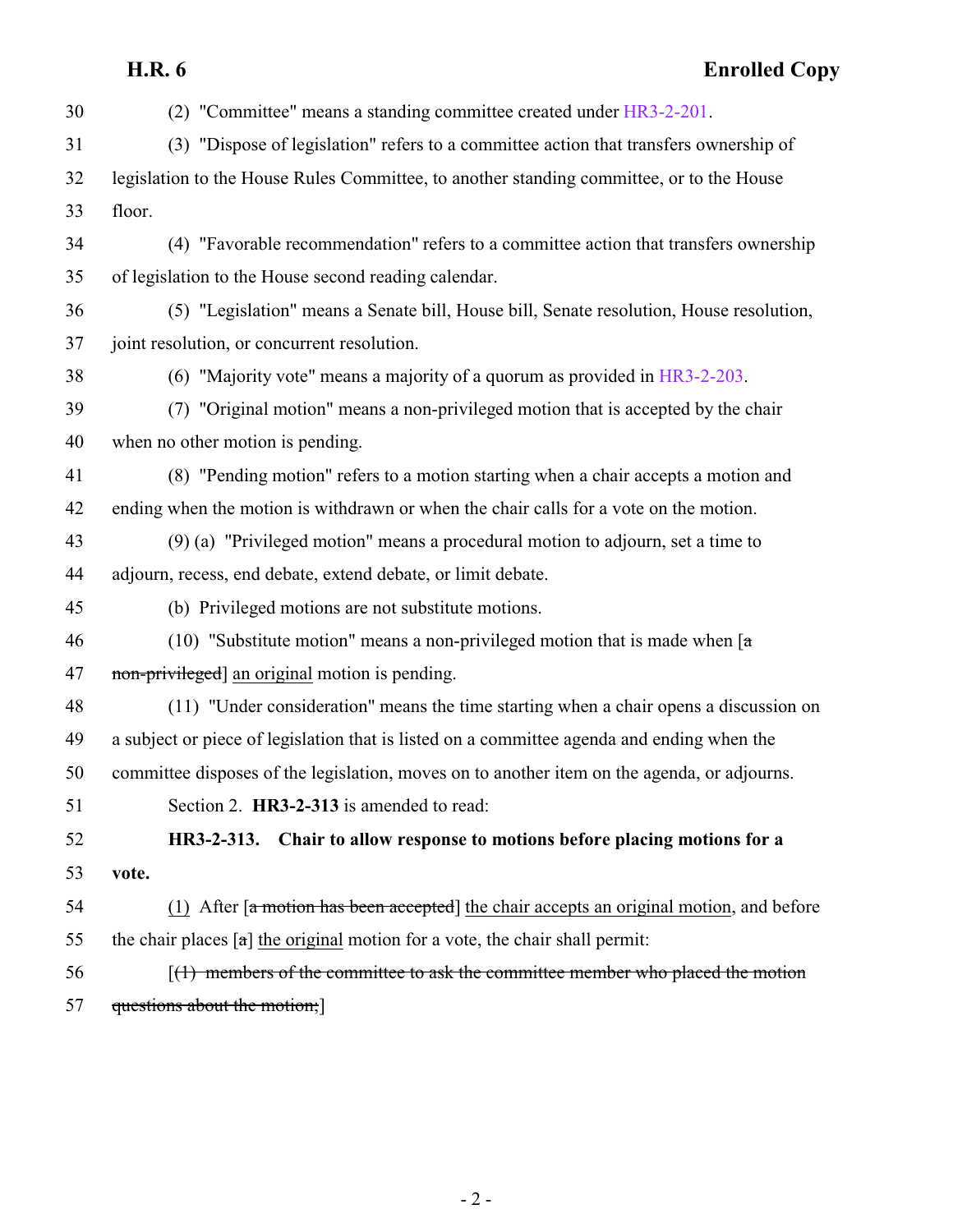## **Enrolled Copy H.R. 6**

| 58 | $\left[\frac{2}{2}\right]$ members of the committee] (a) committee members to debate the original motion; |
|----|-----------------------------------------------------------------------------------------------------------|
| 59 | $[\langle 3\rangle]$ (b) the chief sponsor of the legislation that is affected by the original motion to  |
| 60 | respond to the original motion; and                                                                       |
| 61 | $[\frac{4}{4}]$ (c) the committee member who placed the original motion to have the final word            |
| 62 | on the motion.                                                                                            |
| 63 | (2) After a chair accepts a substitute motion, and before the chair places the substitute                 |
| 64 | motion for a vote, the chair shall permit:                                                                |
| 65 | (a) the committee member who placed the original motion to respond to the substitute                      |
| 66 | motion;                                                                                                   |
| 67 | (b) committee members to debate the substitute motion;                                                    |
| 68 | (c) the chief sponsor of the legislation that is affected by the substitute motion to                     |
| 69 | respond to the substitute motion; and                                                                     |
| 70 | (d) the committee member who placed the substitute motion to have the final word on                       |
| 71 | the motion.                                                                                               |
| 72 | Section 3. HR3-2-505 is amended to read:                                                                  |
| 73 | HR3-2-505. Substitute motions in committee -- General requirements, procedure,                            |
| 74 | and priority.                                                                                             |
| 75 | (1) Substitute motions:                                                                                   |
| 76 | (a) are debatable; and                                                                                    |
| 77 | (b) take precedence over original motions.                                                                |
| 78 | (2) (a) A committee member may make a substitute motion if an original motion is                          |
| 79 | pending.                                                                                                  |
| 80 | (b) A committee member may not make a substitute motion if:                                               |
| 81 | (i) a privileged motion is pending; or                                                                    |
| 82 | (ii) another substitute motion is pending.                                                                |
| 83 | (c) If a substitute motion is adopted, a substitute motion disposes of the original                       |
| 84 | motion.                                                                                                   |
|    |                                                                                                           |

<span id="page-2-0"></span>(d) If a substitute motion is not adopted, the original motion is pending.